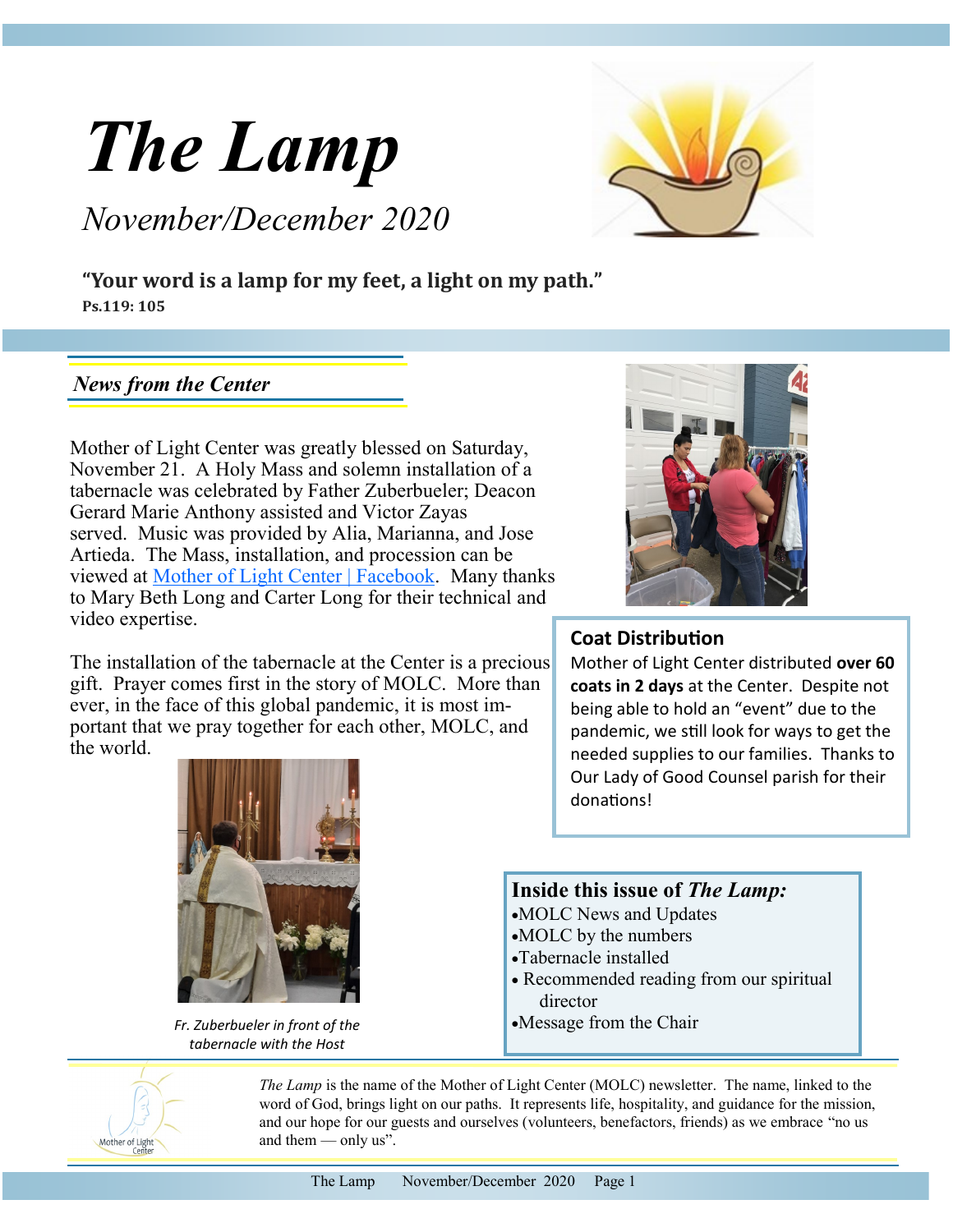## *MOLC Activities*



#### **Year-to-Date:**

Food Delivered: 185,739 Lbs. Number Families Served: 684 Number deliveries: 4,927

#### *Upcoming Activities*

#### **November**

Fully cooked Thanksgiving meals will be delivered to over 300 families on Wednesday, November 25. This distribution will be in addition to our normally scheduled food deliveries on that day.

### **December**

Our annual gift distribution will be taking place on December 21-23 (subject to change). We plan to distribute fully wrapped **Christmas gifts to over 500 children this year**, specific to their age and sex.



# **How can you help?**

Email [motheroflightcenter@gmail.com](mailto:motheroflightcenter@gmail.com) if you would like to volunteer by sorting, wrapping, or delivering gifts.

Please consider making a gift donation. Either purchase one (or two!) and drop them off at Mother of Light Center at 421 Clifford Ave., Alexandria, VA 22305 by December 16. Or, go to our Amazon wish list at [https://bit.ly/christmasgiftlistMOLC](https://smile.amazon.com/hz/charitylist/ls/20HA7TNDMXGNA/ref=smi_cl_wl_rd_cl) and have the gifts delivered directly to us. Gift cards for Target or Walmart would be extremely useful so we can do last minute shopping to fill in any gaps in any category.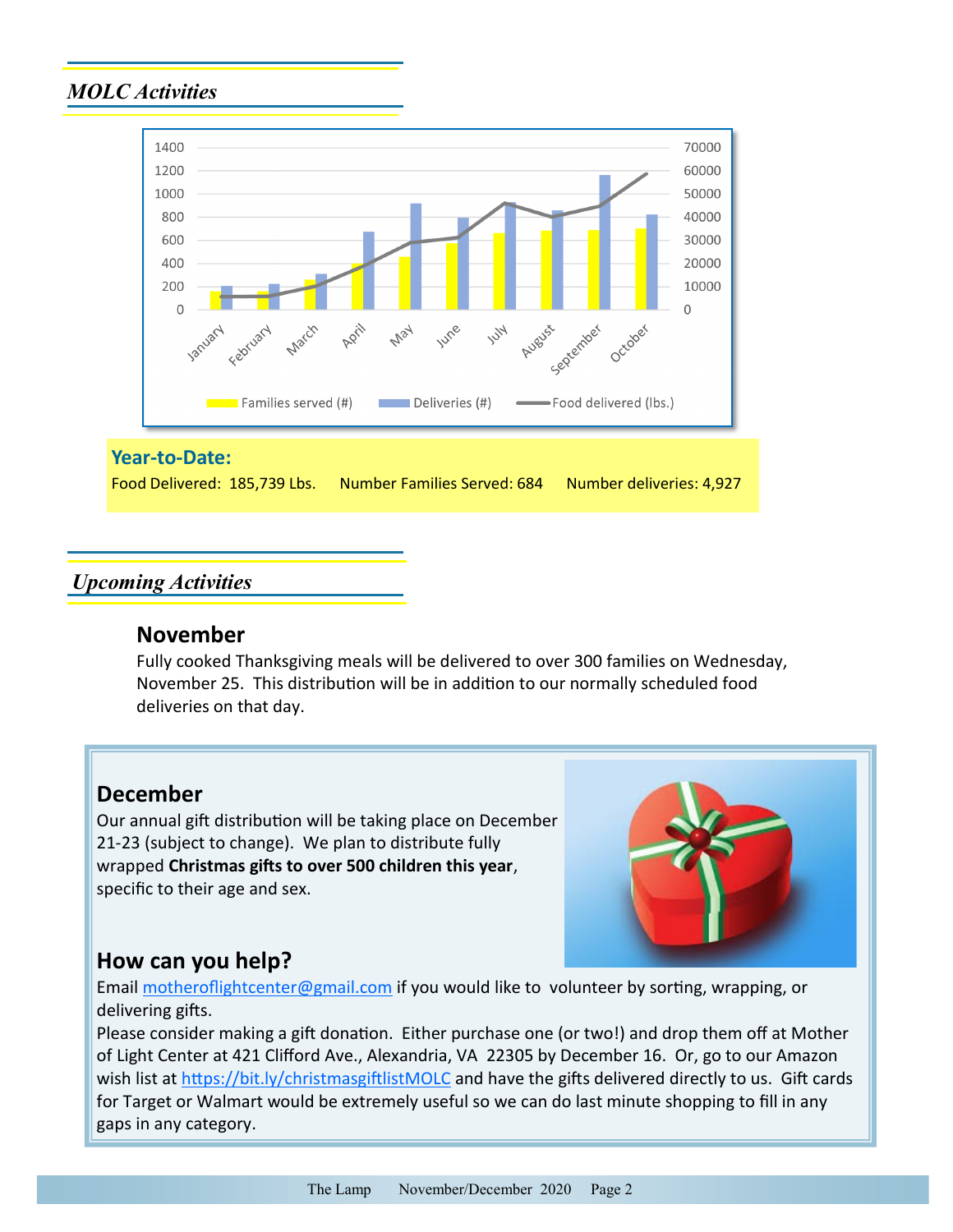# *Update from Last Issue*

The city of Alexandria has found a room for Marlo in a shared home, and she is now out of the shelter. MOLC volunteers brought her some detergent and other needed supplies and a winter coat.



*We hope that you will consider helping those less fortunate this year with a year end contribution to the Mother of Light Center. You can donate online at [www.motheroflightcenter.com.](mailto: www.motheroflightcenter.com)*

### *Recommended Reading*



C.S. Lewis—the great British writer, scholar, lay theologian, broadcaster, Christian apologist, and bestselling author of *Mere Christianity, The Screwtape Letters, The Great Divorce, The Chronicles of Narnia*, and many other beloved classics—contemplates the essence of love and how it works in our daily lives in one of his most famous works of nonfiction.

In *The Four Loves,* Lewis examines four varieties of human love: affection, the most basic form; friendship, the rarest and perhaps most insightful; Eros, passionate love; charity, the greatest and least selfish. Throughout this compassionate and reasoned study, he encourages readers to open themselves to all forms of love—the key to understanding that brings us closer to God.

> Reverend Father Matthew Zuberbueler Spiritual Director, Mother of Light Center Pastor, St. Anthony Catholic Church

https://smile.amazon.com/Four-Loves-C-S-Lewis-[ebook/dp/B01EFM8NI4/ref=sr\\_1\\_1?](https://smile.amazon.com/Four-Loves-C-S-Lewis-ebook/dp/B01EFM8NI4/ref=sr_1_1?dchild=1&keywords=the+four+loves&qid=1605109234&sr=8-1) [dchild=1&keywords=the+four+loves&qid=1605109234&sr=8](https://smile.amazon.com/Four-Loves-C-S-Lewis-ebook/dp/B01EFM8NI4/ref=sr_1_1?dchild=1&keywords=the+four+loves&qid=1605109234&sr=8-1)-1